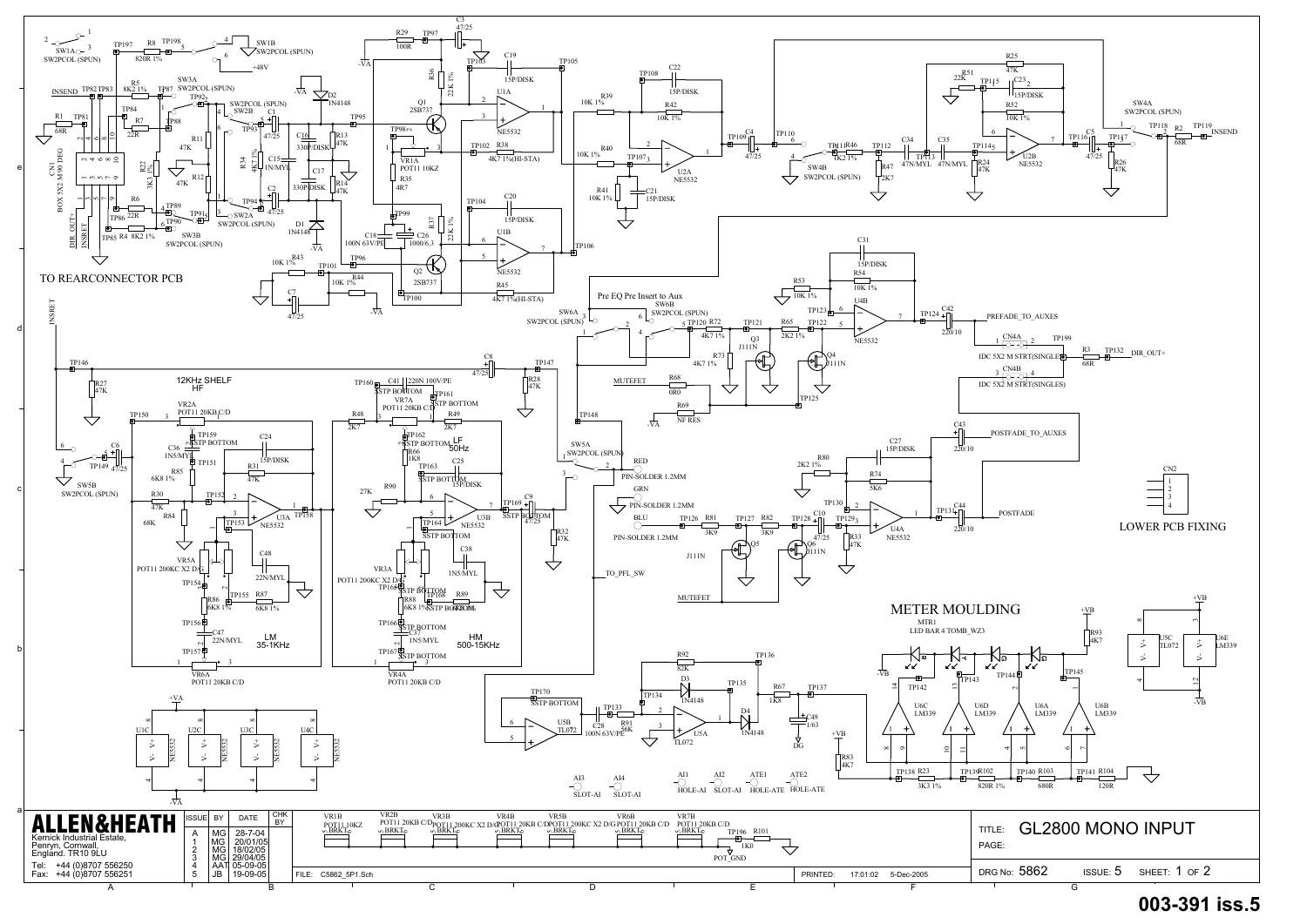

## **003-391 iss.5**